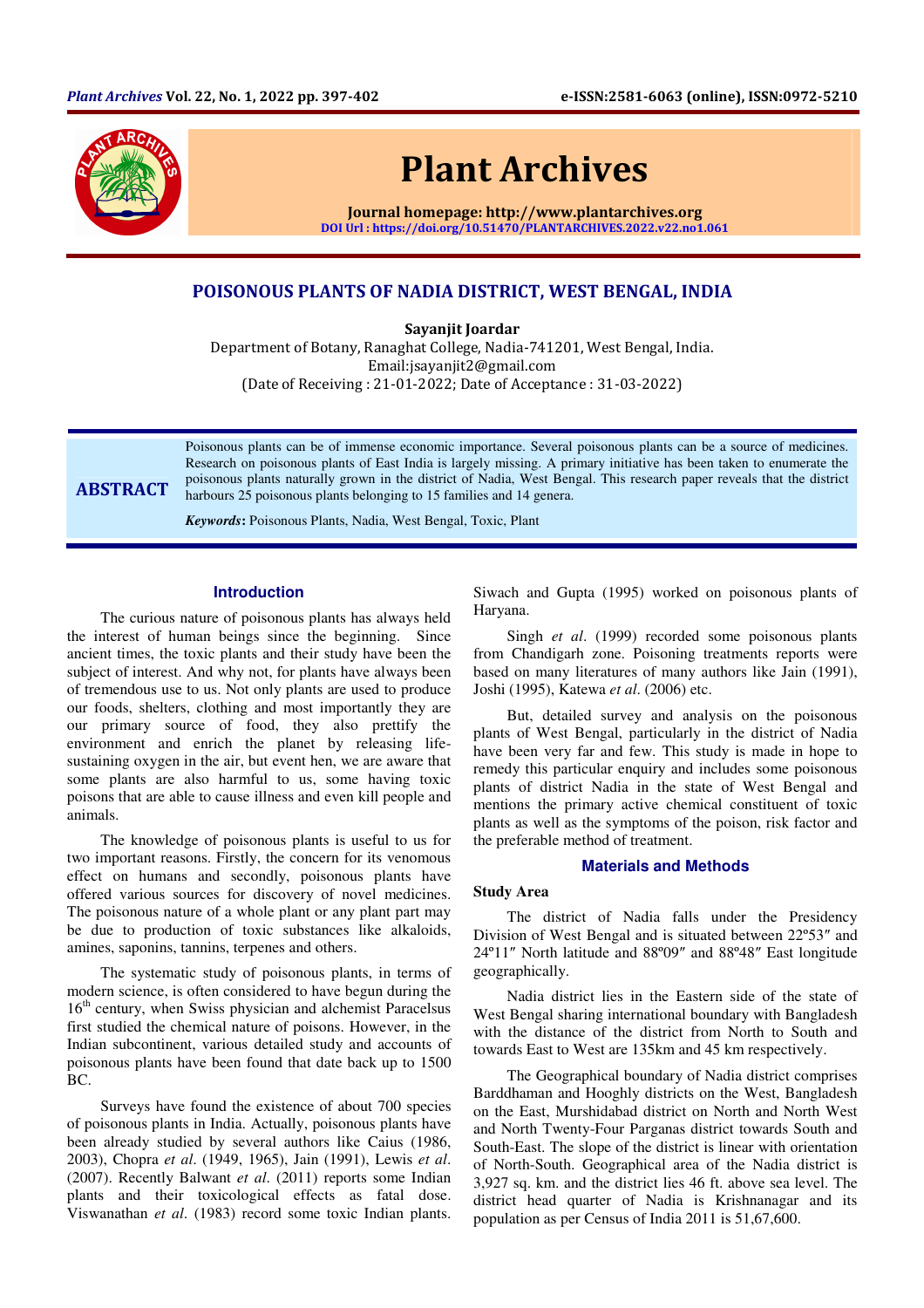

**Fig. :** Map of Nadia district in West Bengal

The data collection for this study was done through extensive field survey. Specific village areas with nearby surrounding forests were chosen for the survey. The villages mostly consisted of various tribal communities. The traditional information and local identification of the poisonous plants were obtained through interviews with local villagers, based on information collected standard questionnaires were prepared specially for this purpose and are recorded in Annexure I and II.

The information of the poisoning effects as well as primary first aid methods was obtained via direct interviews of aged persons, especially elder men and women over the age of 50. Plant specimens were collected, preserved and the data recorded in field books. Collected plant specimens were processed as vouchers for herbarium preservation following procedures as mentioned by Jain and Rao [1977]. The collected voucher specimens are identified via various Floras like Bengal Plants (Prain; 1903), Poisonous Plants of India (Chopra, Badhwar, Ghosh; 1965), Flora of Bankura District

**Table 2:** List of Poisonous Plants of Nadia District

(Sanyal; 1994), Medicinal Plant Resources of South West Bengal (Paria; 2005), Bibliography of Flora and Ethnobotany of West Bengal (Mitra, Bandopadhyay, Mukherjee; 2010) and Survey of common poisonous plants of Birbhum, Burdwan and Nadia district of West Bengal (Sikdar, Mondal, Ranjan; 2015).

# **Literature Survey**

In Eastern India research on the poisonous plants are very neglected and it is missing in most of the cases. Only a few stray publications on the poisonous plants of West Bengal are obtained which are the works of Esh and Mukherjee (2019), Banerjee and Sinhababu (2017) and Sikdar, Mondal, Ranjan and Tripathi (2015). Besides these, publications on Ethnobiology from the Eastern part of India which also deal with poisonous plants or tells the cases of plants poisoning were also consulted.

#### **Result**

This present survey reveals that, Nadia district have 25 poisonous plants species belonging to 14 genera under 15 families, of which 24 belongs to dicotyledonous class and 1 belonging to Monocotyledonous class. A conspectus of the class, families, genera and species of the collected plants of the Nadia district is given in the Table 1 below.

**Table 1:** Conspectus of Family Genera & Species of Poisonous plants of Nadia District

| SI.<br>No. | <b>Class</b>   | Family | Genera | <b>Species</b> |
|------------|----------------|--------|--------|----------------|
|            | Dicotyledons   | 14     |        |                |
|            | Monocotyledons |        |        |                |

The survey lasted 2 months and almost over 50 plants were identified all over the study area with the help of local villagers. 40 plant specimens were collected, photographed, observed and identified and the data stored in field record books. The information on various parameters of plants such as species name, common name, poisonous parts, toxic symptoms etc is presented in a tabular manner in Table 2 below.

| SI.<br>No. | <b>Species Name</b>                | Family<br><b>Name</b> | Common<br><b>Name</b><br>(Bengali) | Habit<br><b>And Habitat</b> | <b>Poisonous</b><br>Parts of<br><b>Plant</b> | <b>Toxin Symptoms</b>                      |
|------------|------------------------------------|-----------------------|------------------------------------|-----------------------------|----------------------------------------------|--------------------------------------------|
| 1)         | Alstonia scholaris (L.) R.<br>Br   | Apocynaceae           | Chattim                            | Terrestrial,<br>Tree        | Bark, pollen<br>and leaf                     | Asthma, cytotoxic effect                   |
| 2)         | Anacardium occidentale L.          | Anacardiaceae         | Kolke                              | Terrestrial,<br>Tree        | Fruit                                        | Skin irritant, induce kidney<br>stone      |
| 3)         | Argemone mexicanaL.                | Papavaraceae          | Shiyalkanta                        | Terrestrial,<br>Herb        | Seeds                                        | Seed oil is emetic and<br>narcotic         |
| 4)         | Blumea lacrea (Burm. F.)<br>DC.    | Asteraceae            | Kukurmuta                          | Terrestrial,<br>Herb        | Whole plant                                  | Eliminates insects                         |
| 5)         | Calotropis gigantea (L.)<br>Dryand | Apocynaceae           | Akanda                             | Terrestrial,<br>Shrub       | Latex, root<br>bark                          | Harmful to eyes                            |
| 6          | Cannabis sativa L.                 | Cannabaceae           | Ganja                              | Terrestrial.<br>Tree        | Dried flowers<br>and fruits                  | Depression, hallucination<br>and death     |
| 7)         | Cassia fistula L.                  | Fabaceae              | Sonalu,<br>badorlathi              | Terrestrial,<br>Tree        | Whole pant                                   | Nausea, dizziness,<br>diarrhoea, dysentery |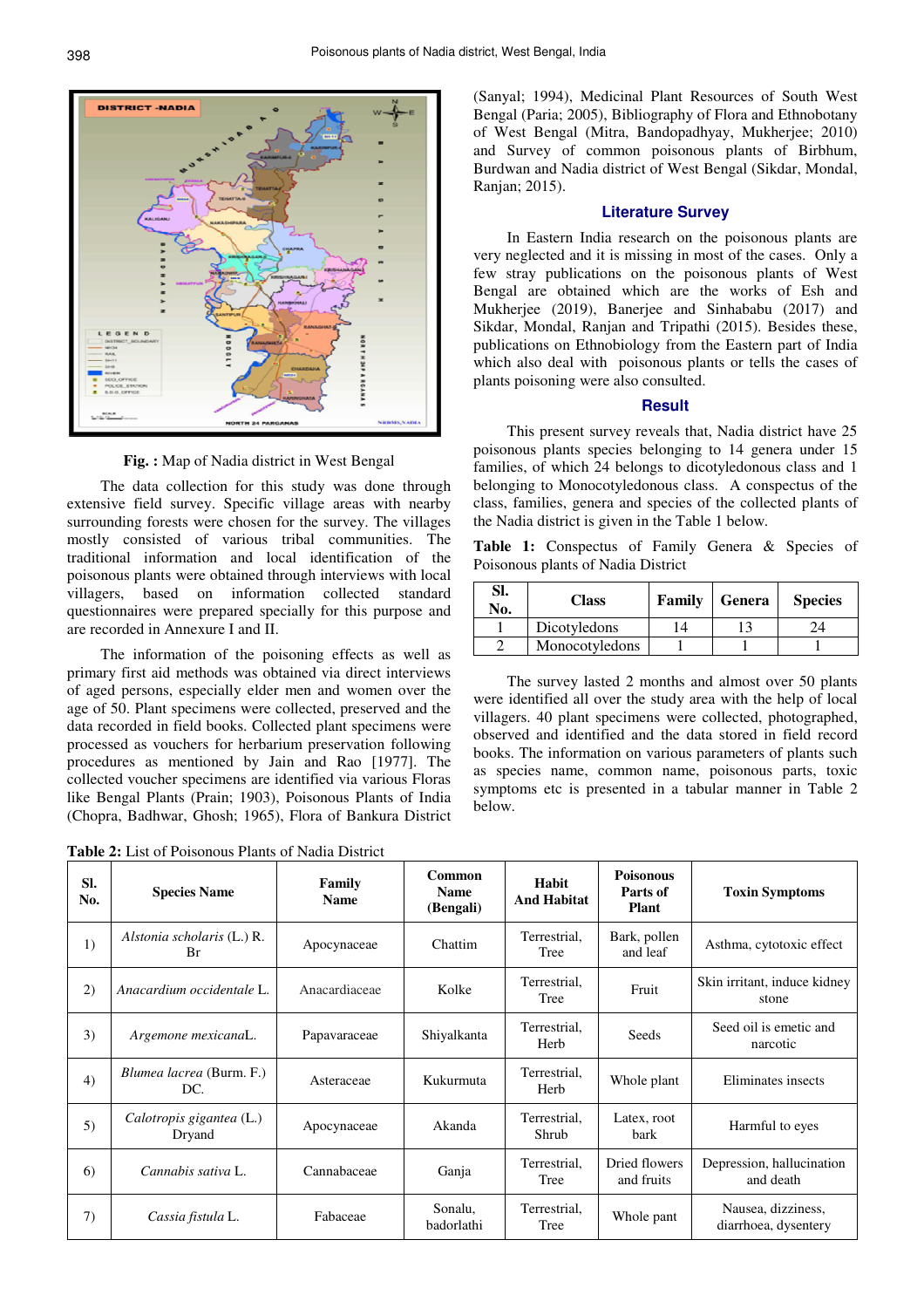| 8)          | Cassia Occidentals L.              | Fabaceae       | Kalkasundi     | Terrestrial,<br>Tree              | Whole plant,<br>leaves                          | Ataxia, muscle weakness,<br>stubbing, and body weight<br>loss, eventually leading to<br>death.        |
|-------------|------------------------------------|----------------|----------------|-----------------------------------|-------------------------------------------------|-------------------------------------------------------------------------------------------------------|
| 9)          | Catharanthus roseus (L.)<br>G. Don | Apocynaceae    | Nayantara      | Terrestrial,<br>Herb              | Roots, shoot                                    | Cardiac poison                                                                                        |
| 10)         | Datura metal L.                    | Solanaceae     | Dhutra         | Terrestrial,<br>Shrub             | Whole plant,<br>seed                            | Delirium, fainting and<br>death                                                                       |
| 11)         | Gloriosa superb L.                 | Colchicaceae   | Ulatchanda     | Terrestrial,<br>Climber           | Tuberous root                                   | GIT irritant and respiratory<br>poison                                                                |
| 12)         | Jatropha curcus L.                 | Euphorbiaceae  | Bagbherenda    | Terrestrial,<br>Shrub             | Seeds, leaf,<br>flower, roots<br>and nuts       | Vomiting and diarrhoea                                                                                |
| 13)         | Kaempferia rotunda L               | Zingiberaceae  | Bhui<br>Champa | Terrestrial,<br>Herb              | Juice of tuber                                  | Nausea and vomiting                                                                                   |
| 14)         | Lantana camara L.                  | Verbanaceae    | Kutus          | Terrestrial,<br>Tree              | Green unripe<br>berry                           | photosensitization,<br>jaundice, rumen stasis, and<br>depression.                                     |
| 15)         | Moringa pterygosperma              | Moringaceae    | Sojnina        | Terrestrial,<br>Tree              | Root, bark                                      | Liver, kidney damage                                                                                  |
| 16)         | Mucuna pruriens (L.) DC            | Fabaceae       | Akolchi        | Terrestrial,<br>Climbing<br>shrub | Fruits and<br>seeds                             | Skin irritant.                                                                                        |
| 17)         | Nerium oleander L.                 | Apocynaceae    | Karabi         | Terrestrial,<br>Shrub             | Leaves                                          | GIT, eye and skin irritant,<br>causes cardiac arrythmia                                               |
| 18)         | Papaver somniferum L.              | Papaveraceae   | Posto          | Terrestrial,<br>Shrub             | Ripe and<br>dried<br>capsules,<br>petals, seeds | Depression and<br>hallucination                                                                       |
| 19)         | Parthenium hysterophorus<br>L.     | Asteraceae     | GajorGhas      | Terrestrial,<br>Herb              | Seeds and<br>leaves                             | Eczema and allergic<br>dermatitis on contact                                                          |
| <b>20</b> ) | Plumbago zeylanicaL.               | Plumbaginaceae | Kutki          | Terrestrial,<br>Herb              | Root                                            | External rash, GIT<br>irritation                                                                      |
| 21)         | Ricinus communis L                 | Euphorbiaceae  | Rerhi          | Terrestrial,<br>Tree              | Seed                                            | Vomiting, colic<br>gastroenteritis and<br>circulatory collapse                                        |
| 22)         | Solanum nigrum                     | Solanaceae     | Tit begun      | Terrestrial,<br>Weed              | Unripe berry                                    | Ripe berries causing<br>abdominal pain, vomiting,<br>diarrhoea, unripe berries<br>fatal causing death |
| 23)         | Strychnos nux-vomicaL.             | Loganiaceae    | Kuchila        | Terrestrial.<br>Tree              | Stem bark,<br>dried ripe<br>seeds               | Spinal poisoning,<br>convulsion and death                                                             |
| 24)         | Tragia involucrate L.              | Euphorbiaceae  | Bicchuti       | Terrestrial,<br>Tree              | Leaf, fruit,<br>root                            | Itching                                                                                               |
| 25)         | Trichosanthes cucumerina<br>L.     | Cucurbitaceae  | Chichinge      | Terrestrial,<br>Shrub             | Juice of<br>Whole plant                         | Vomiting                                                                                              |

From the above table it becomes clear to us that the family Apocynaceae is the most important Angiospermic plant family from the point of view of the Poisonous plants as it contains 4 species and 4 genera of the poisonous plants followed by the Euphorbiaceae, Fabaceae, Asteraceae, Papaveraceae, Solanaceae families respectively.

A detailed statistical analysis of the diversity of the poisonous plant families of the District of Nadia based on the collected information during this present survey is given in the Table 3 below: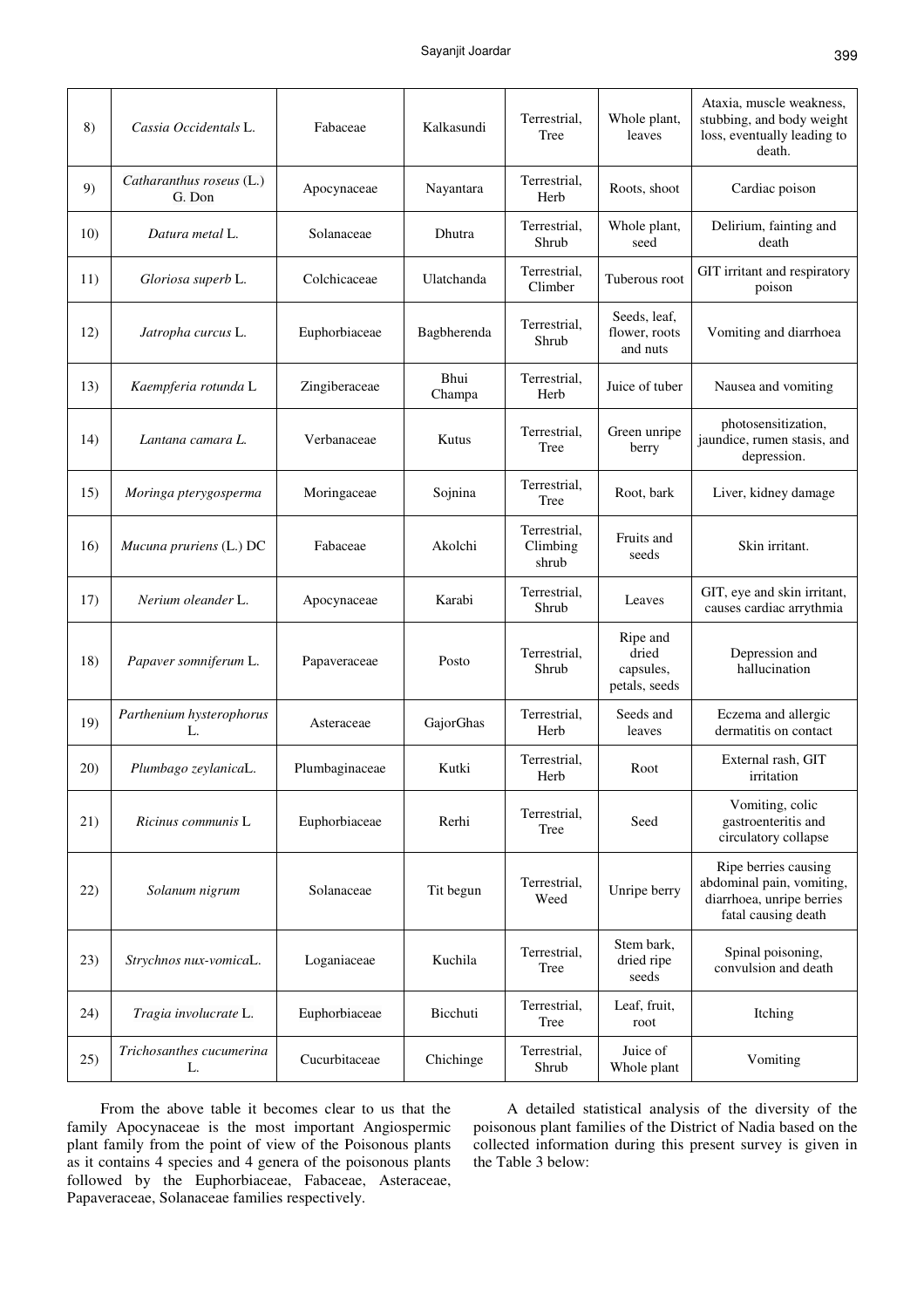| SI. | Name of the    | No. of         | No. of         |
|-----|----------------|----------------|----------------|
| No. | Family         | Genera         | <b>Species</b> |
| 1)  | Apocynaceae    | 4              | 4              |
| 2)  | Fabaceae       | 3              | 3              |
| 3)  | Euphorbiaceae  | 3              | 3              |
| 4)  | Asteraceae     | $\overline{2}$ | $\overline{2}$ |
| 5)  | Papaveraceae   | $\overline{2}$ | $\overline{2}$ |
| 6)  | Solanceae      | $\overline{2}$ | $\overline{2}$ |
| 7)  | Anacardiaceae  |                |                |
| 8)  | Cannabaceae    |                |                |
| 9)  | Colchicaceae   |                |                |
| 10) | Cucurbitaceae  |                |                |
| 11) | Loganicaceae   |                |                |
| 12) | Moringaceae    |                |                |
| 13) | Plumbaginaceae |                |                |
| 14) | Verbanaceae    |                |                |
| 15) | Zingiberaceae  |                |                |

**Table 3:** Diversity of the poisonous plants of Nadia district

It is also very interesting to note that, among these 25 species of poisonous plants the latex or the plant sap causes the poisoning case in most of the cases. A conspectus of different poisonous plants parts is given in Table 4:

**Table 4:** Conspectus of the Poisonous Plants parts

| Sl. No. | <b>Plants Parts</b> | <b>No. of Toxic</b> |
|---------|---------------------|---------------------|
|         |                     | <b>Plant Parts</b>  |
|         | Roots               |                     |
| 2)      | Tubers              | 2                   |
| 3)      | <b>Stem</b>         | 2                   |
| 4       | Leaves              | 6                   |
| 5)      | Shoot               |                     |
| 6       | Flower              | 3                   |
|         | Fruit               | 8                   |
| 8       | Seeds               | 8                   |
|         | Pollen and Latex    | 2                   |
|         | Whole plant         | 5                   |

In case of every species degree of poisoning fatality not equal. In some species it is lethal in effect and in some cases, it is very mild in its effects. Besides these there are some species which are poisonous to one group of organisms and not at all poisonous to another group of organisms. A comparative list of such degree of poisoning effects are shown in the Table 5:

**Table 5:** Comparative account of Level of Poisoning

| Sl. No. | <b>Level of Poisoning</b> | No. of species |
|---------|---------------------------|----------------|
|         | Low                       |                |
|         | Medium                    |                |
|         | High                      |                |
|         | Fatal                     |                |
| 大会会     | <b>Total</b>              |                |

#### **\*\*\*Poisoning first aid:**

- 1. Try to make sure that the person has already been poisoned.
- 2. If person vomits, clears the person's airway.
- 3. Keep the person comfortable and provide mental support.
- 4. If the person is having convulsions, give convulsion first aid.
- 5. Remove the clothing and flush the skin with watered cloth.
- 6. Loosen tight clothing, especially around neck.
- 7. If vomiting occurs, it must be made sure that the vomit is not inhaled back into the lungs.
- 8. Give the person syrup of Ipecac.
- 9. Give egg white in water mixture.
- 10. May use a table spoonful of brandy in water by mouth or bowel.
- 11. If serious coldness occurred, massage over hands plum and calves of legs.
- 12. May use activated charcoal mixed with water.

**\*\*\***All of these advices are not authorised by doctor or any medical professional. These treatments should only be given as a first aid to the patients. In every poisoning case you should administer first aid and contact medical personnel for immediate assistance.

#### **Discussion**

Perusing the data given in the table  $-1$ , it is clear that, 25 plant species belonging to 14 Genera under 15 families of Nadia district are poisonous in nature. Of these 15 Angiospermic plant families 14 belong to the class Dicotyledons and 1Monocotyledon. From the view point of the diversity of the poisonous plant species Apocynaceae is the most diversified family with 4 species in its credit, while the least being one species each in Anacardiaceae, Cannabaceae, Colchicaceae, Plumbaginaceae, Verbanaceae, Zingiberaceae etc. Among the different plant parts of the poisonous plants of the district it is observed that seeds and the fruits are the most poisonous parts, a detail statistical analysis of the same is given in the table 4.Hence, information about poisonous fruits and seeds are of paramount importance so as to avoid their consumption. Finally, the level of poisoning via consumption of these plant parts have also been observed and documented in Table 5.

#### **Conclusion**

In conclusion, this study was done in hope to identify and categorise the poisonous plants that are growing in Nadia district. Knowledge of poisonous plants is very important for spreading general awareness about their toxic and harmful effects among humans. Poisonous plants also play an enormous role in providing critical information to researchers in various disciplines such as pharmacology, toxicology, ethnobotany and so on. I also hope this research paper will serve as a beacon of light and encourage others to search previously unstudied areas in our diverse country and identify the different poisonous plants and continue to make common people and researchers aware about them.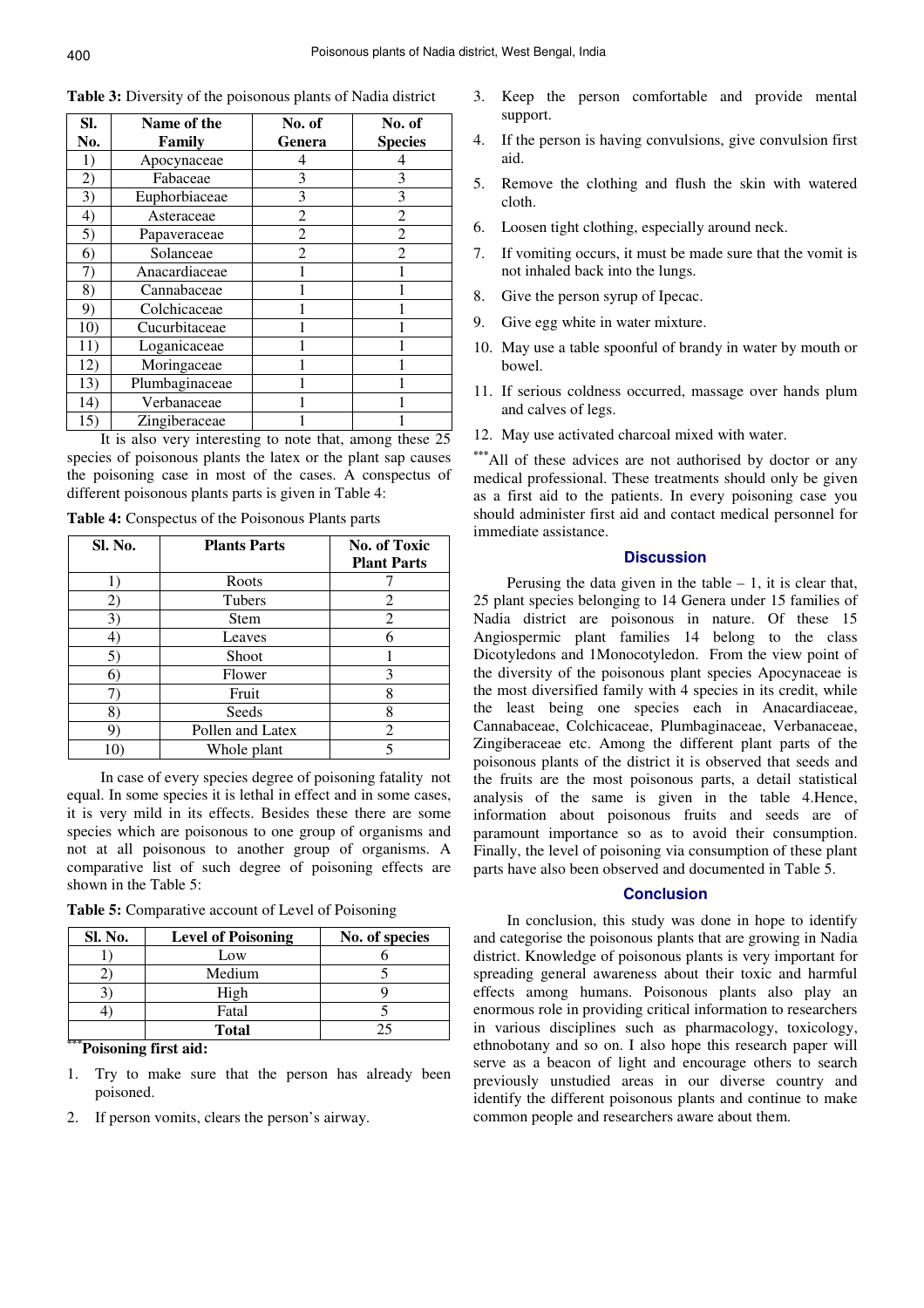**ANNEXURE I** 

| Sl. No.                 | <b>Questions</b>                                                  |                                   |                              |
|-------------------------|-------------------------------------------------------------------|-----------------------------------|------------------------------|
| $\perp$                 | Name of the village Surveyed: Asannagar                           | <b>Forest Division: Kulgachi</b>  |                              |
| $\overline{2}$          | Area (Acres): 60                                                  |                                   | Locality: Krishnanagar Sadar |
| $\overline{\mathbf{3}}$ | <b>Date of Survey: 20/5/2021</b>                                  | Time of Survey: All day from 8 AM |                              |
| $\frac{4}{5}$           | <b>Name of the Plant Collected:</b> Alstonia scholaris (L.) R. Br |                                   |                              |
|                         | Family: Apocynaceae                                               |                                   |                              |
| 6                       | Vernacular Name (if any): Chattim                                 |                                   |                              |
| $\overline{7}$          | Nature of Poison: Asthma, cytotoxic effect                        |                                   |                              |
| $\overline{\mathbf{8}}$ | <b>Other Importance:</b> Used to treat low blood glucose          |                                   |                              |
| $\boldsymbol{9}$        | Name of the Informant: Ashwini Biswas                             |                                   |                              |
| <b>10</b>               | Age: $61$                                                         | <b>Sex: Male</b>                  | <b>Profession: Farmer</b>    |
| <b>11</b>               | <b>Address of the Informant: Asannagar</b>                        |                                   |                              |
| <b>12</b>               | Language spoken: Bengali                                          |                                   |                              |
| 13                      | Parts of the plant used as Poison: Bark, pollen and leaf          |                                   |                              |
| 14                      | Used for: Ayurvedic medicine                                      |                                   |                              |
| 15                      | Any Commercial values: Bark used for malaria treatment            |                                   |                              |

# **ANNEXURE II**

| SI.<br>No.       | <b>Questions</b>                                   |                                      |                                    |
|------------------|----------------------------------------------------|--------------------------------------|------------------------------------|
|                  | Name of the village Surveyed: Abhoynagar           |                                      | <b>Forest Division: Sahebnagar</b> |
| $\boldsymbol{2}$ | Area (Acres): 100                                  | Locality: KrishnanagarSadar          |                                    |
| $\mathbf{3}$     | Date of Survey: 28/5/2021                          | Time of Survey: All day from 8.30 AM |                                    |
| 4                | Name of the Plant Collected: Tragia involucrate L. |                                      |                                    |
| 5                | Family: Euphorbiaceae                              |                                      |                                    |
| 6                | Vernacular Name (if any): Bicchuti                 |                                      |                                    |
| 7                | Nature of Poison: Itching on surface contact       |                                      |                                    |
| $\bf{8}$         | Other Importance: Used to treat asthma, cough      |                                      |                                    |
| 9                | Name of the Informant: Deben Bala                  |                                      |                                    |
| 10               | Age: $52$                                          | <b>Sex: Male</b>                     | <b>Profession: Farmer</b>          |
| 11               | <b>Address of the Informant: asannagar</b>         |                                      |                                    |
| 12               | Language spoken: Bengali                           |                                      |                                    |
| 13               | Parts of the plant used as Poison: Leaves          |                                      |                                    |
| 14               | Used for: Ayurvedic medicine                       |                                      |                                    |
| 15               | Any Commercial values: Medicinal plant             |                                      |                                    |

#### **Acknowledgement**

I would like to express my wholehearted gratitude to our HOD Dr. Sunit Mitra who helped me a lot with selecting this field of study and overseeing the project as well as corrections of mistakes. I would also like to thank all the local inhabitants who helped me g*et al*l the field data.

#### **References**

- Esh, P. and Mukherjee, S.K. (2019). Poisonous and injurious plants of west Bengal, India. Indian Medicinal Plants: The Herbal Kitchen. ISBN: 978-93-84241-45-2.
- Banerjee, A. and Sinhababu, A. (2017). Some Common Poisonous Plants of Bankura Districts of West Bengal, India. Research & Reviews: *Journal of Botany*. ISSN: 2278-2222 (Online) Volume 6, Issue 2.
- Sikdar, A.; Mondal, A.K.; Kumar, R. and Tripathi, N. (2015). Survey of Common Poisonous Plants of Birbhum, Burdwan, and Nadia Districts of West Bengal, India. *International Journal of Plant Research*, 5(5): 103-106 DOI: 10.5923/j.plant.20150505.02.
- Pankti, K.; Gheewala, P.; Chakraborty, M. and Kamath, J. (2012). A Phytopharmacological Review of *Alstonia scholaris:* A Panoramic Herbal Medicine. IJRAP 3(3), May-Jun 2012.
- Pattewar, A.M.; Dawalbaje, A.B.; Gundale, D.M.; Pawar, P.B.; Kavtikwar, P.G.; Yerawar, P.P.; Pandharkar, T.M. and Patawar, V.A. (2012). Phytochemistryical & Anthelmintic Studies on *Blumea Lacrea.* Indo Global Journal of Pharmaceutical Sciences. ISSN: 2249- 1023.
- Kumar, A.; Satish, K.; Ibrahhim, S. and Hegde, K. (2017). Therapeutic Uses of *Cassia Fistula*: Review. IJPACR ISSN: 2395-3411
- Vijayalakshmi, S.; Ranjitha, J.; Devi Rajeshwari, V. and Bhagyalakshmi, M. (2013). Pharmacological Profile of *Cassia occidentalis* L- A Review. *International Journal of Pharmacy and Pharmaceutical Sciences,* ISSN: 0975-1491.
- Joy, P.P.; Mathew, S.; Skaria, B.P. and Gracy Mathew (2006). Agronomic Practices for Quality Production of *Kaempferia rotunda* L.
- Ali EsmailAl-Snafi (2019). Chemical Constituents and Pharmacological Activities of Lantana camara- A Review. *Asian Journal of Pharmaceutical and Clinical Research,* Vol 12, Issue 12, 2019.
- Lonare, M.K.; Sharma, M.; Hajare, S.W. and Borekar, V.I. (2012) *Lantana Camara*: Overview on Toxic to Potent Medicinal Properties. *International Journal of Pharmaceutical Sciences and Research*. IJPSR (2012), vol. 3, Issue 9